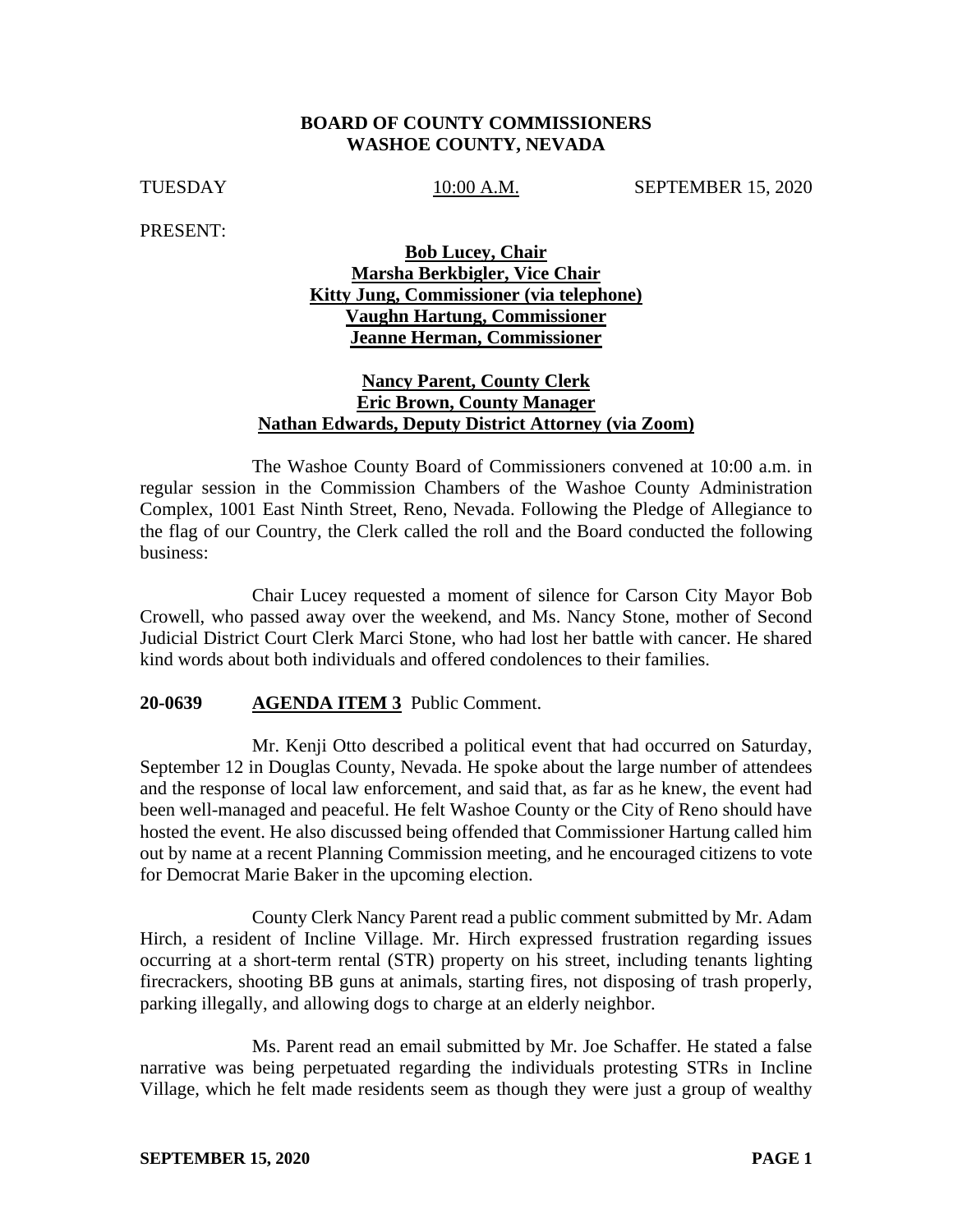complainers. He countered that many of the residents protesting were from lower-income families, or were small business owners and hardworking citizens who paid county and state taxes. He said residents were deeply harmed by problems with STRs in the area. He clarified not all tenants were bad, but the situations were becoming dangerous. He reiterated some of the issues brought up by other public commenters, including improper trash disposal and concerns with emergency access being blocked by illegal parking. He explained hiking trails were crowded with visitors, many of whom were non-compliant with mask requirements during the COVID-19 (C19) pandemic. He called for intelligent regulation to protect residents, properties, and the environment. Ms. Parent read until the three-minute timer for Mr. Schaffer's public comment expired, stating the remainder of his email would be placed on the record.

Ms. Parent read an email from Ms. Heather Williams. Ms. Williams felt the new STR policy was a poorstart that reflected the views and interests of the Commissioners but not those of residents themselves. She expressed frustration regarding limitations on topics of discussion during public meetings involving STRs. She described some of the incidents she recently witnessed and echoed previous commenters' concerns about illegal parking and improper waste disposal by STR tenants.

Deputy District Attorney Nathan Edwards noted the three-minute timer for Ms. Williams' comments had not been started. Ms. Parent estimated there was approximately a minute remaining and began to set the timer. Mr. Edwards indicated concern regarding Open Meeting Law compliance and suggested Ms. Parent reset the timer for the full three minutes.

Chair Lucey interjected that Ms. Williams' email would be placed on the record and available to read in its entirety. He estimated Ms. Parent had been reading for at least two minutes, and he requested she reset the timer and continue reading for one more minute.

Ms. Parent reset the timer as requested and continued reading Ms. Williams' email, which indicated most of her neighboring property owners were now professional investors, rather than neighbors and residents. She stated she could not go for a walk in her own neighborhood without fearing she could be hit by a speeding vehicle. She expressed disappointment regarding STR tenants' lack of respect for wildlife and the environment. She requested the Board implement restrictions for STRs, including parking rules, mandatory bear boxes with instructions, and a residency requirement for all STR owners. When the timer expired, Ms. Parent stated the remainder of Ms. Williams' email would be placed on the record.

Ms. Parent read an email submitted by Mr. Adam Auerbach who protested a zoning change requested by the Reno Christian Fellowship (RCF) for a proposed development in an area currently zoned low-density suburban (LDS). He indicated the RCF development would be a bad fit for the neighborhood and he implored the Board to uphold the area's LDS zoning as originally intended.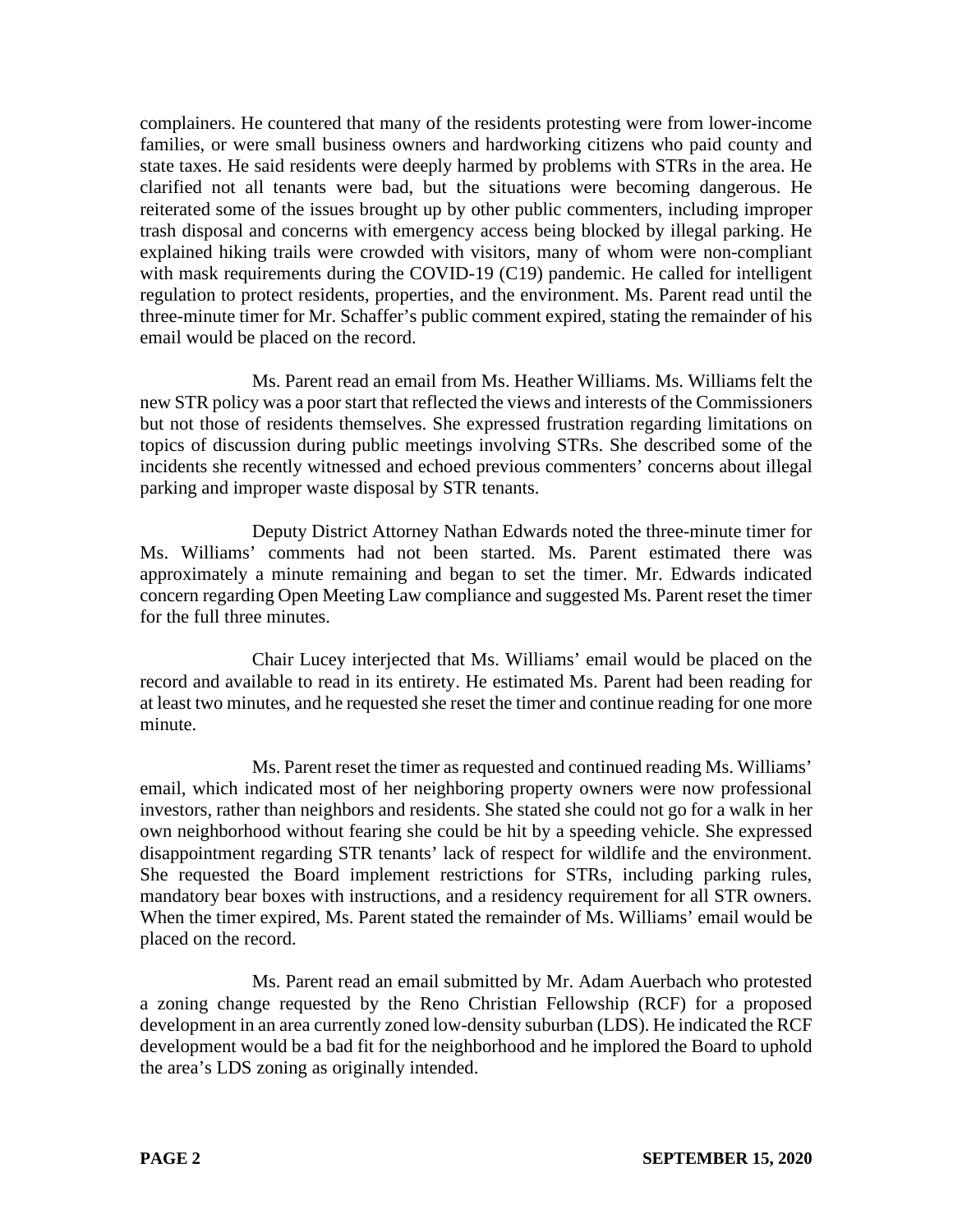Ms. Parent read an email from Mr. Joe Farrell, which discussed six years of escalating problems with STRs in Incline Village, including a deck fire caused by charcoal, issues with open garage doors and trash enticing bears, and an incident in which a bear cub ran into a home and had to be rescued from a second-story window. Mr. Farrell said the Sheriff's Office had been contacted numerous times. He brought up an STR which rented for \$1,550 per night, saying that people who paid that much were only there to party and did not care about neighbors or properties. He mentioned the STR had been rented for 10 consecutive days in July, with cars everywhere and nonstop, obnoxious partying. He spoke about intoxicated, obnoxious, aggressive, and even violent partygoers. He wanted to know what it would take for the Board to enact stringent regulations or a ban on STRs, and he indicated a bear mauling or a wildfire due to tenant negligence was possible if restrictions were not implemented.

Ms. Parent read an email submitted by Ms. Jeane Ryan in which Ms. Ryan described herself as the president of a homeowner's association in Incline Village and a longtime resident of the area. She went into more detail regarding STR tenants leaving trash outside of bear boxes and not separating recyclables. Although these might sound like small issues, Ms. Ryan said, Waste Management passed the added cost of separating recyclables onto residents and had recently raised their fees. She also discussed the emotional strain residents experienced when dealing with STR tenants who did not care about wildlife or the environment, noting one tenant left donuts out intentionally to attract bears. She concluded that small problems, multiplied by thousands of renters, would lead to large repercussions. She opined requiring bear boxes was not enough to solve these issues.

Ms. Parent read an email from Mr. Nick Maiocco, who had lived in the area for 30 years. He implored the Board to put policies in place to limit STRs. He recalled Chair Lucey emphasizing that STRs were a draw for tourism in the area and banning them could negatively impact Washoe County; however, Mr. Maiocco had not seen any studies supporting the Chair's statements. He believed Chair Lucey's position on the board of the Reno-Sparks Convention and Visitors Authority was a conflict of interest. Mr. Maiocco suggested that STRs be considered a commercial or business use the moment they began generating a positive cash flow, as well as requiring them to be owner-occupied for at least a year and implementing minimum stays. At the end of the three-minute timer, Ms. Parent stated the remainder of Mr. Maiocco's email would be placed on the record.

A voicemail was played from Mr. Daniel Purdy. He stated he had been in Washoe County the previous week to help feed the homeless and register citizens to vote. It was his second trip to the area; the first was when his brother, Thomas Purdy, was removed from life support. During his recent trip, Daniel Purdy had attended a protest in Reno where members of the community shared stories of police brutality. Mr. Purdy recalled that, as protestors recounted their stories, officers from the Reno Police Department had stood across the street and laughed. He believed their laughter revealed their attitude toward community members, and he opined the police in Washoe County had been given a license to murder. He described later being surrounded by six deputies who asked him to move to a free-speech zone. He alleged one deputy had even placed a hand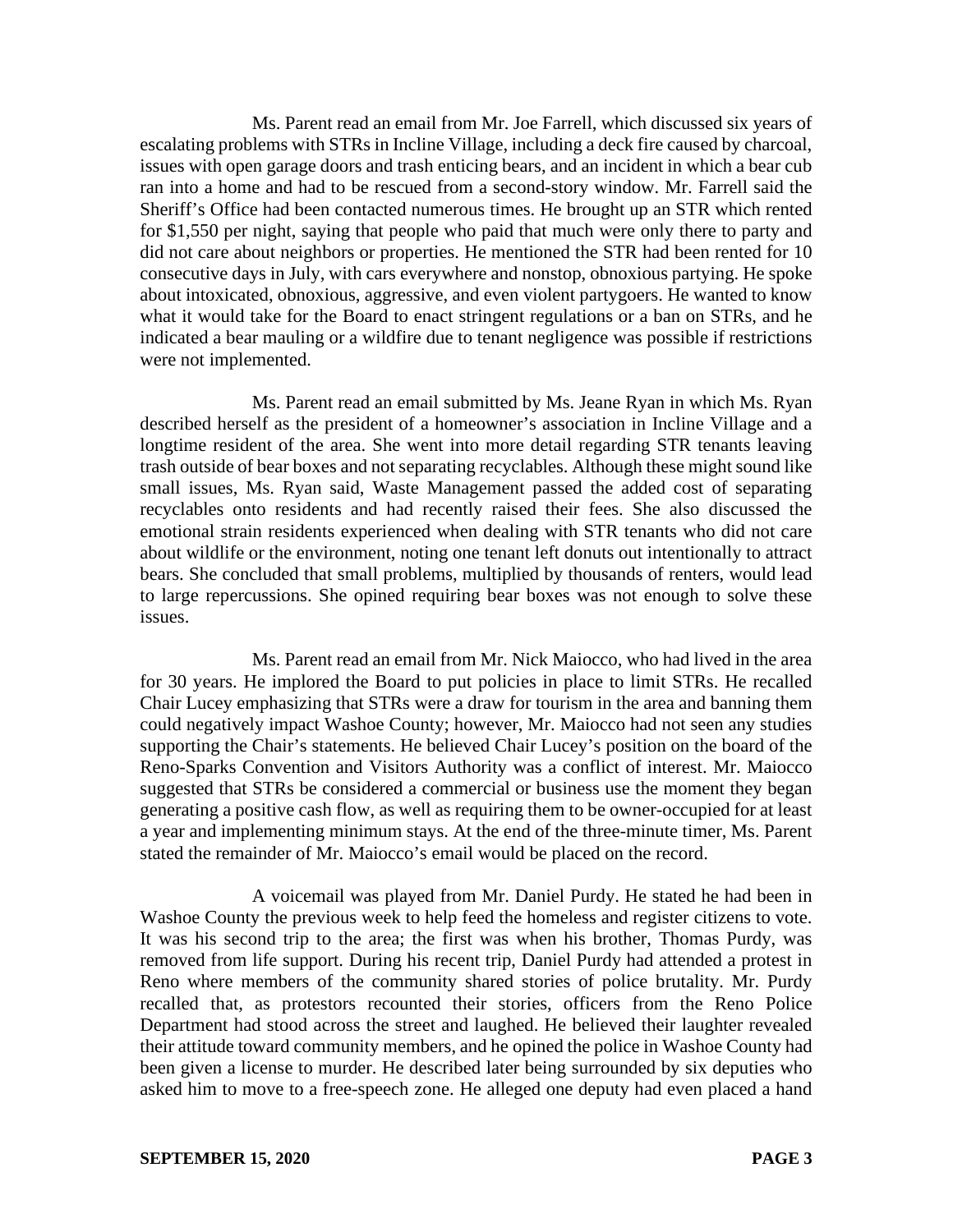on his gun as Mr. Purdy stood with his 12-year-old son next to him. Mr. Purdy expressed frustration with the actions of the police and the County Commissioners.

A voicemail was played from Ms. Annemarie Grant, sister of Thomas and Daniel Purdy. She expressed anger that multiple deputies had attempted to intimidate her brother Daniel and her 12-year-old nephew. She indicated law enforcement had no right to interfere with citizens peacefully exercising their First Amendment rights on public property. Further, she did not believe things had changed at the jail since the death of her brother Thomas. She said a deputy in charge had recently stated he did not know who Thomas Purdy was, but he was sorry for her loss. Ms. Grant felt that all deputies should know Thomas Purdy's name, as well as the names of Justin Thompson and Niko Smith, two other Washoe County inmates who had died while in police custody. If deputies did not know these names, then staff and leadership were not discussing Washoe County's own 'George Floyds'; that was how citizens ended up being killed. Ms. Grant explained the protest her nephew and brother Daniel recently attended had been organized by local families impacted by police brutality, and she expressed disgust regarding the reports of Reno Police Department deputies laughing from across the street as protestors shared their stories. Ms. Grant believed local law enforcement had never been held accountable and she indicated it was unacceptable for the Board to ignore this behavior.

A voicemail was played from Ms. Keli Maiocco, who expressed concern that parcels next to her property would be converted to full-time STRs, and she indicated she was afraid to interact with the frequently intoxicated, unreasonable, irresponsible, or unneighborly tenants as she never knew what might happen next. She described residents contacting police multiple times and reiterated examples of incidents previously mentioned by other public commenters. She said residents had also attempted to contact STR property managers but received no response. She explained she and her husband had hoped to live in a community where they knew their neighbors, but many owners of STR properties did not even live in the area or know the neighboring property owners. Ms. Maiocco opined STRs should not be permitted for absentee owners, and all STR property owners should be required to live in the community at least six months.

# **20-0640 AGENDA ITEM 4** Announcements/Reports.

County Manager Eric Brown stated staff had begun working with small businesses in unincorporated Washoe County that were struggling as a result of the COVID-19 (C19) pandemic. He suggested going to www.washoecounty.us or www.naco.org for more information.

Mr. Brown announced there had been some confusion regarding an informational voting postcard sent to residents over the weekend. He clarified all registered voters in Washoe County would receive a ballot in the mail, and party affiliation would not be evident on the outside of the envelope. He reminded those who recently moved but had not updated their mailing address with the Registrar of Voters to check their registration. He also noted every ballot's signature would be verified, and voters would be notified if there was a discrepancy; any vote determined to be fraudulent would not be counted. He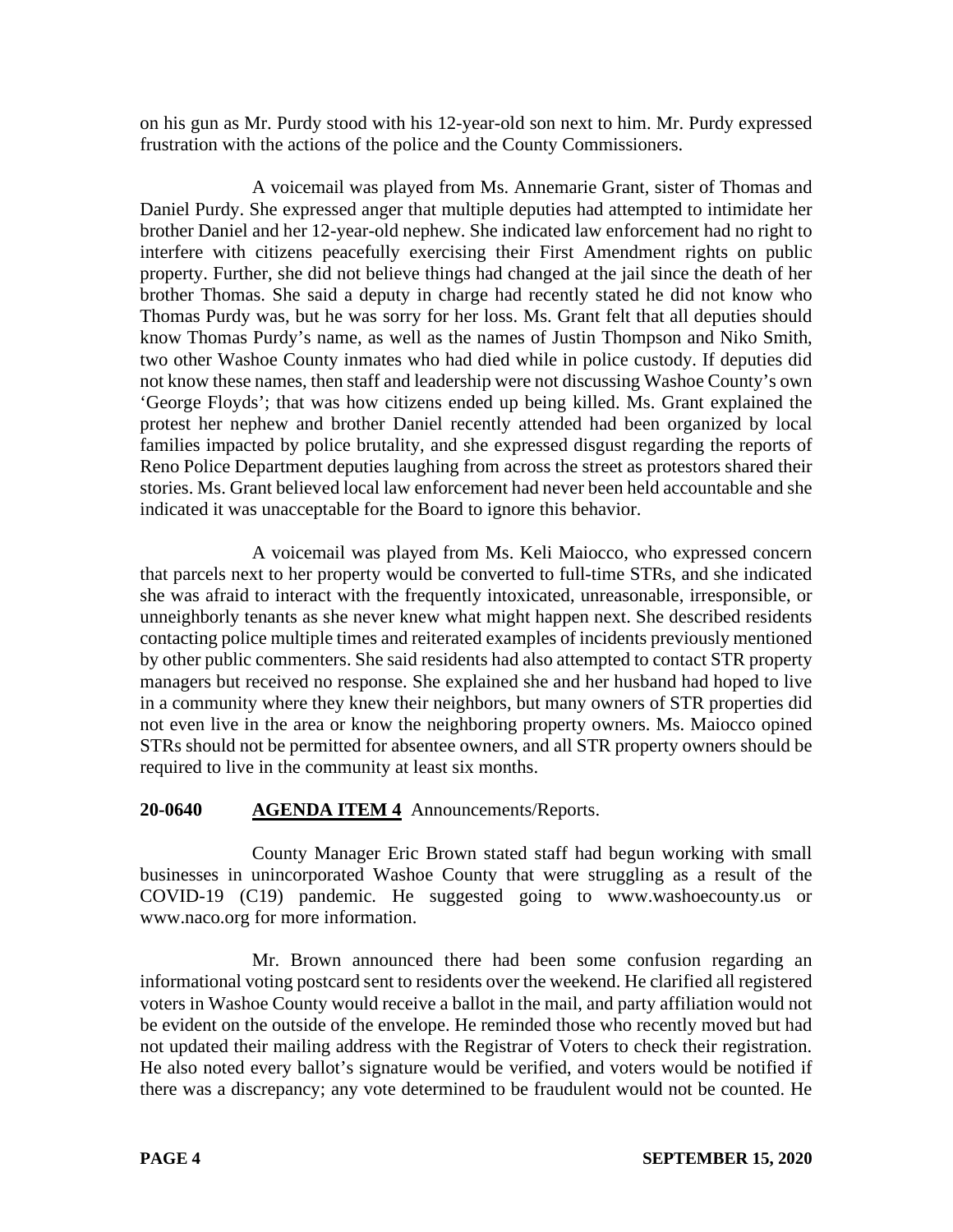added voting fraud was a crime and would be prosecuted, and there were multiple checks in place to ensure fraud did not occur. The County would also utilize a ballot tracking system, known as BallotTrax, allowing voters to track their ballots and receive updates by text, voice, or email. In-person voters would be encouraged to bring their ballots with them, but Mr. Brown explained they could still vote if they did not have one. He noted in-person voters would be required to sign a document attesting they would not also submit a vote by mail. For more information, he encouraged the public to visit the County's website.

Mr. Brown acknowledged the efforts of Chair Lucey, the Cities of Reno and Sparks, and the health officer to get approval for bars and taverns to reopen in Washoe County. Mr. Brown said they had worked tirelessly with the task force to make sure the County was in a position to do so safely. He noted significant improvement over the past week and thanked the community for making that happen.

Chair Lucey thanked Mr. Brown, who he remarked had also been heavily involved in reopening processes that could not have progressed without his assistance.

Commissioner Herman expressed agreement with the public comments made by Mr. Otto regarding President Trump's visit. She mentioned a gentleman by the name of Mr. Quillici had been told the previous spring his road would be slurried by July 2020, but it was now September and it had not been done. She explained the road was in terrible condition and received a lot of traffic, and she wished to bring the matter to the attention of whoever was responsible.

Commissioner Herman also pointed out that many citizens had contacted her to report difficulties getting the Planning Department or other departments to return their calls. One man, she noted, had waited more than a year for a fence permit.

Commissioner Herman recalled that, during a fire the previous year in the Grandview Terrace area, one family had barely been able to evacuate due to the fact that there was only one emergency exit. It had been suggested another emergency exit be added on a nearby road which was currently blocked. Commissioner Herman wondered whether she should bring the issue up with the Fire Chief.

Commissioner Herman said she had heard an agenda item regarding shooting would be on the Tuesday, September 25th meeting agenda. She also noted speeding was still a problem in Lemmon Valley, and the individuals who offered to pay for traffic calming or speed bumps had received no response from staff. She mentioned Hill Lane in Verdi experienced similar problems and needed signs advising drivers to slow down.

Commissioner Herman stated a Washoe County citizen currently on active military duty in Washington, D.C. had been approved for an absentee voter ballot, but had not yet received one. Commissioner Herman requested Manager Brown pass this information along to the Registrar of Voters for follow-up.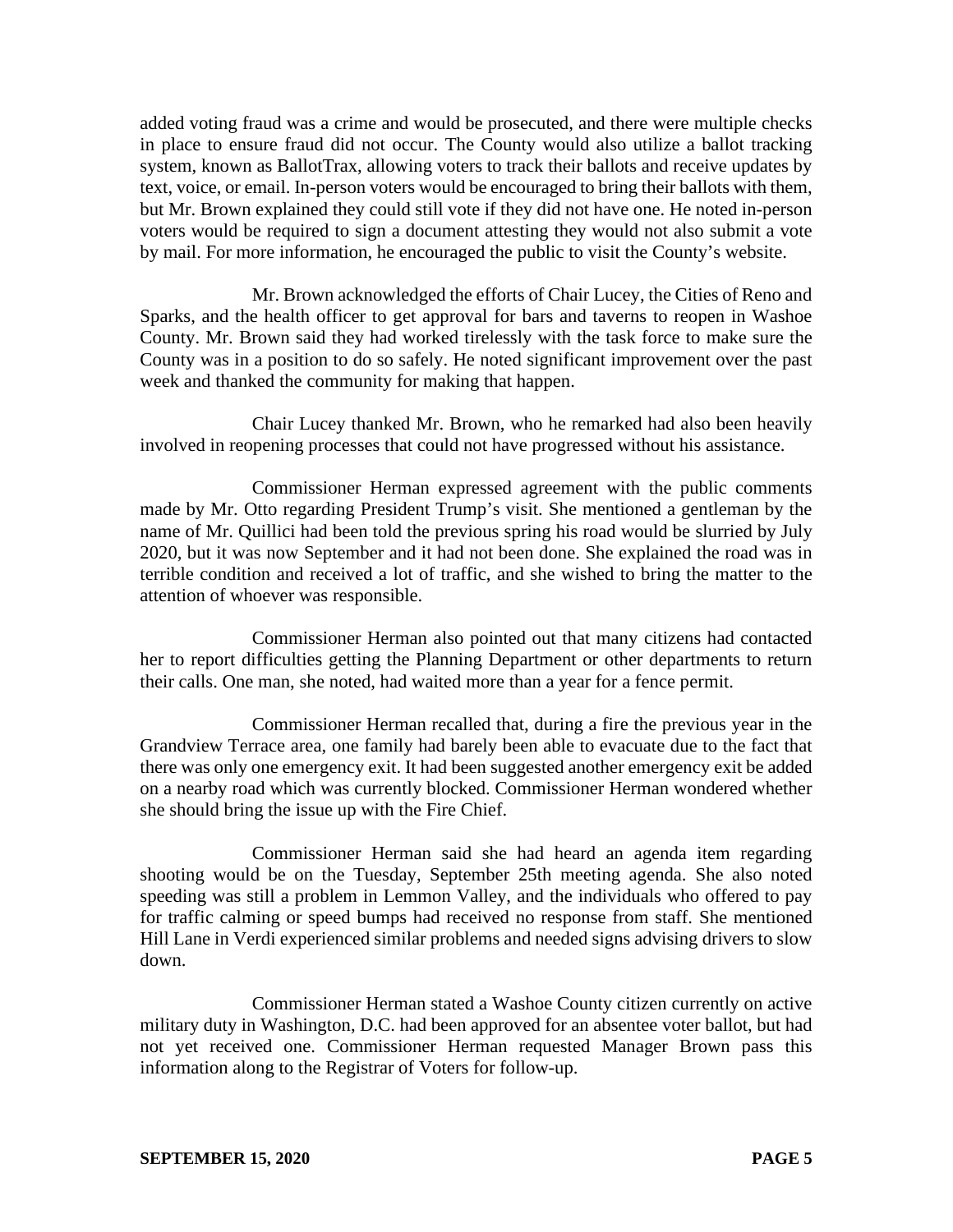Vice Chair Berkbigler shared that Sparks City Council Member Ed Lawson had been sworn in to replace the late Sparks City Mayor Ron Smith, and Dian VanderWell had taken over Mr. Lawson's Ward 2 City Council seat. Vice Chair Berkbigler said both were great additions for the community. She thanked Chair Lucey and Manager Brown for their efforts in reopening Washoe County bars. She explained she had received many calls, texts, and emails from grateful citizens, employees, and owners of those establishments, including a bowling alley owner in Incline Village and an apartment association that was thankful their residents would soon be back to work and able to pay rent.

Vice Chair Berkbigler felt there was no need to add to the conversation regarding short-term rentals (STRs); she indicated it was time to consider the legal aspects of writing separate STR policies for neighborhoods in the Lake Tahoe areas of Washoe County, as the valley did not seem to have the same issues. She agreed the problems had only increased with the influx of out-of-area visitors during the pandemic, and she hoped the Board would take a serious look at the situation.

Commissioner Hartung gave condolences to the Crowell family and said Bob Crowell had been a dear friend. He recalled working with Mayor Crowell and said the community had suffered a huge loss. Commissioner Hartung also spoke about the memorial for the late Sparks City Mayor Ron Smith, which had been held on Saturday, September 12 and was well-attended with a constant flow of citizens coming to pay their respects. Commissioner Hartung explained Mayor Smith had also been a dear friend of his and an amazing individual. He shared that he would soon have news regarding the Veteran's Memorial, which he expected to be completed before the end of the year, as someone was stepping forward with generous assistance. He congratulated Sparks' new Mayor Ed Lawson and new City Council Member Dian VanderWell. Commissioner Hartung added he had served with Ms. VanderWell on the Planning Commission and felt she would do a great job on the Sparks City Council.

Commissioner Hartung discussed the need for speed bumps in the Rosetta Stone area of Spanish Springs now that speed bumps had been installed on Silent Sparrow Drive and Talking Sparrow Drive. He wanted to be proactive rather than reactive when it came to preventing traffic issues and accidents, and he looked forward to hearing from staff regarding a traffic study.

Commissioner Hartung explained that he, Chair Lucey, the late Mayor Smith, and the Regional Transportation Commission (RTC) had worked with federal partners in Washington, D.C. to obtain a \$23 million grant from the Department of Transportation to widen Pyramid Highway between Queen Way and Los Altos Parkway. He said this would be a much-needed improvement in the area, noting he had been a vocal critic of the way the McCarran-Pyramid interchange had been finished. He explained the intersection design was great but the project failed to extend the third lane all the way to Disc Drive, causing a bottleneck effect. He opined the widening would solve this and other problems, and would be a good start to widen Pyramid Highway with an ultimate goal of a fully-fledged interchange at Sparks Boulevard. He said those involved with the projects would continue to look at issues north of Eagle Canyon Drive and Egyptian Drive, as well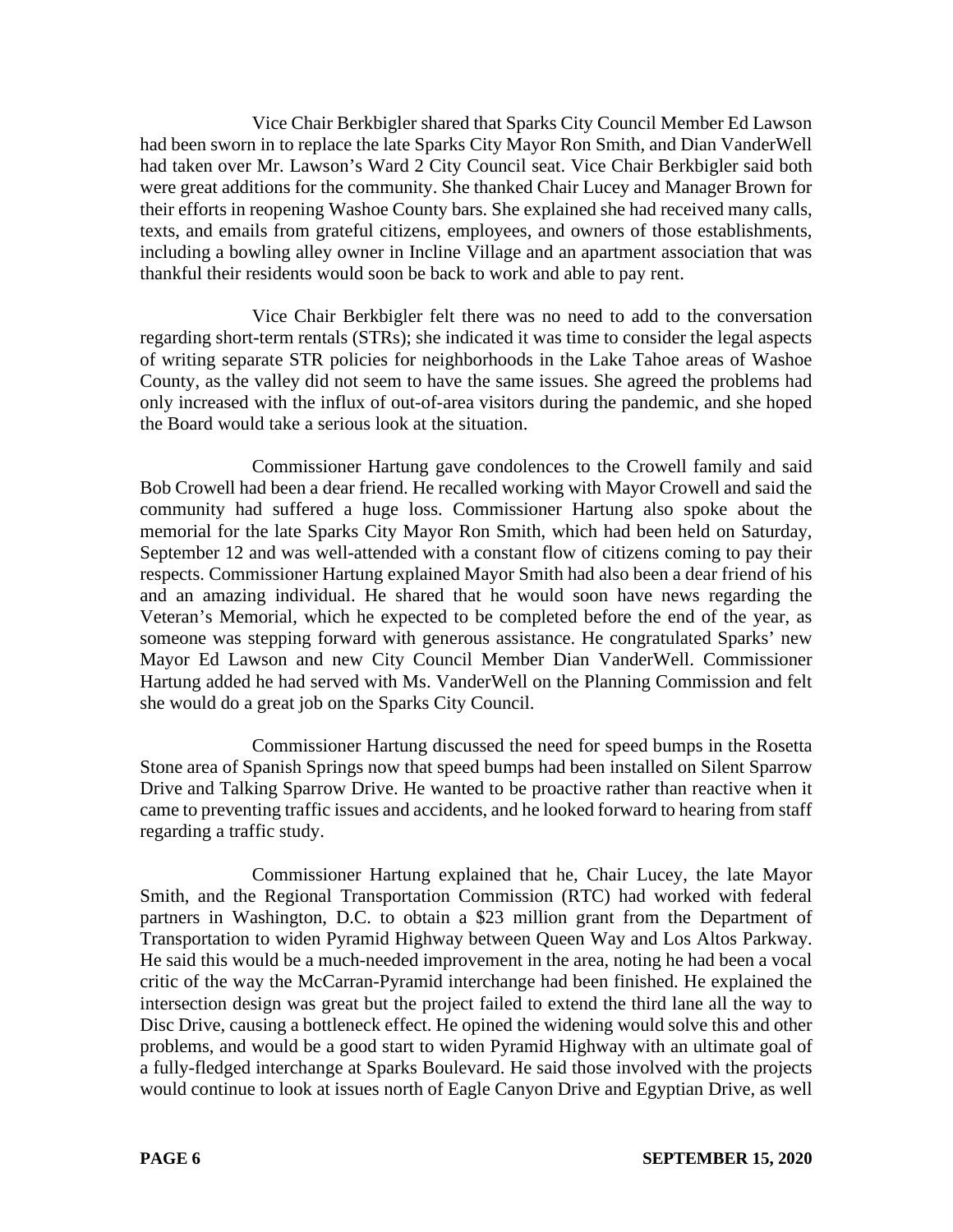as in the Sunset Springs area, where the road narrowed and was dangerous. He believed the County needed to be more proactive in that area.

Chair Lucey expressed appreciation for Commissioner Hartung's comments regarding the transportation projects. Chair Lucey said the Commissioner had spent a lot of time on North Valleys and Sparks issues, and advocated for the County in Washington, D.C. for grants that were not easy to come by. The Chair pointed out the community was fortunate to have good leadership, the RTC, and the willingness of citizens to fund the fuel tax, but it still took a lot of work to get such large grants. He concluded it had been a huge victory for Washoe County.

Chair Lucey noted a lot of misinformation was being circulated regarding STRs. Vice Chair Berkbigler was still actively driving discussions with staff, the Chair explained, and the Board was working with staff behind the scenes to address the concerns of residents. Chair Lucey said the Zolezzi Lane issue was also being addressed with staff and developers, and would be discussed again soon.

Chair Lucey stated he and Vice Chair Berkbigler had participated in the Community Homelessness Advisory Board meeting on Monday. He explained Washoe County had opened Our Place to advocate and create programming for the area's most vulnerable populations; it paid for Our Place's construction and remodeling without the assistance of the Cities of Reno or Sparks. There had been rumors Our Place was already full and had turned people away, but Chair Lucey said this was not true. Our Place had a total of 108 beds, he said, and only 80 of those beds were currently full. He added that Our Place was similar to the Crossroads program, with separate housing arrangements for different populations and programming available on-site. He pointed out the County had advocated for such programming since he was elected six years prior, and he wanted the community to understand that helping those in need was a top priority. The Chair remarked Assistant County Manager Kate Thomas, along with Human Services Agency Director Amber Howell, had long been working diligently toward these goals.

Chair Lucey thanked the citizens of Washoe County for the recent improvements in C19 statistics, saying everyone had worked together to help reduce the spread of disease. He said the numbers were going in the right direction with just two remaining criteria to be met, and he looked forward to seeing the statistics improve further over the next couple of weeks. He thanked residents for wearing face coverings so businesses could reopen, individuals could remain safe, and employees could return to work.

Chair Lucey concluded his remarks with a statement regarding President Trump's recent visit to Douglas County, Nevada. He clarified Washoe County had played no role in the decision to host the event in Minden and in fact had not even been contacted by Mr. Trump's campaign. He also said the Board had no involvement with the Reno-Tahoe Airport Authority's decision not to allow the event on their property; if they had been asked, he emphasized, the Board of County Commissioners would have respectfully worked with any sitting president regardless of political considerations.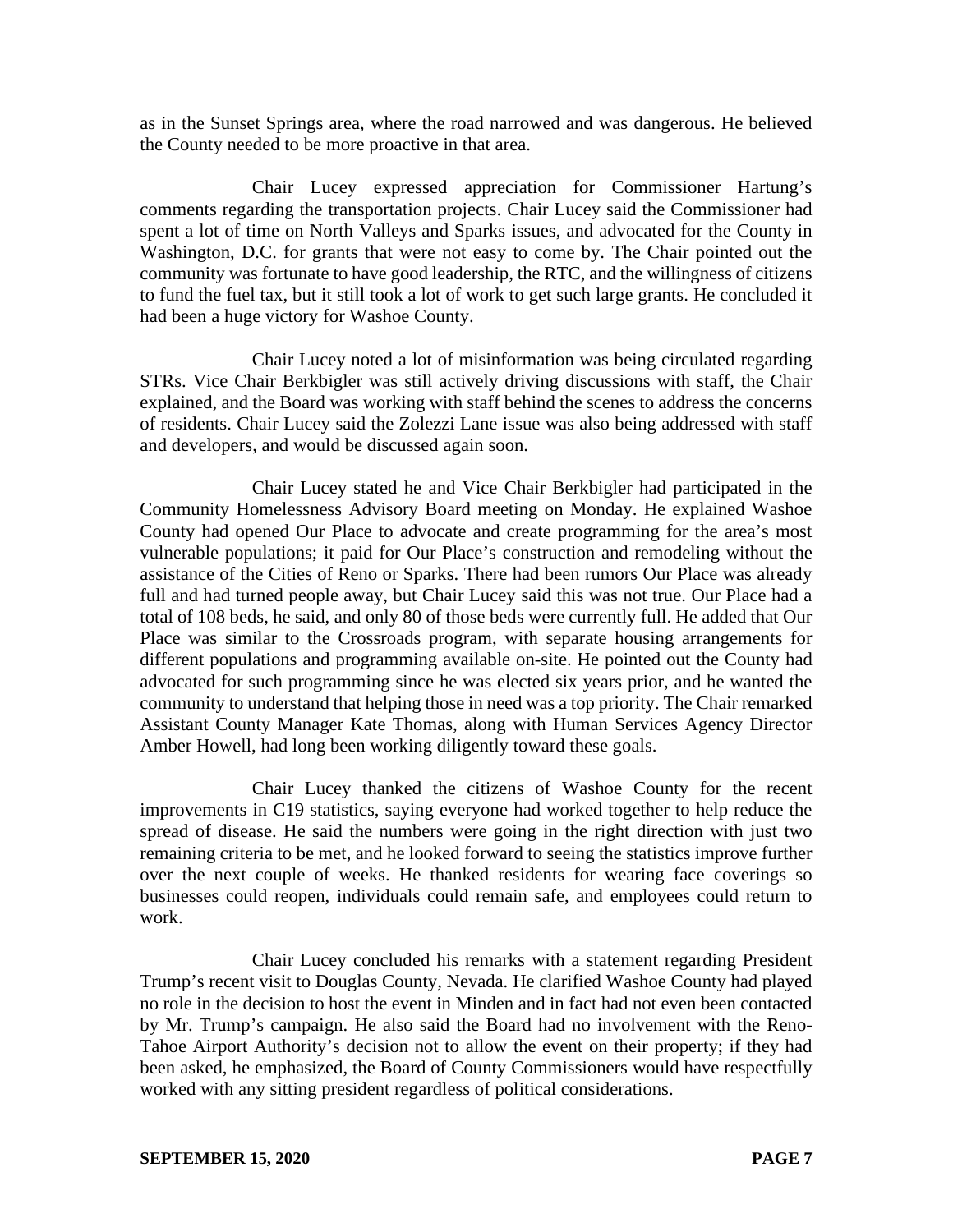Vice Chair Berkbigler expressed concern regarding the upcoming winter season and the County's growing homeless population; staff was considering converting the remaining two buildings at the Our Place campus to overflow shelters. She said Our Place would help protect the homeless during the winter as well as contribute to cleanup of the river area where many had previously camped. She worried about the effects of the ongoing hazardous air quality due to wildfires throughout the western United States.

Commissioner Jung agreed with Vice Chair Berkbigler's comments regarding STRs. She wanted staff and the County's legal team to consider creating distinct STR policies for Incline Village. She requested an analysis of whether they could utilize the Incline Village General Improvement District (IVGID) to support the creation of separate policies. If not, she continued, she wanted staff to come up with a list of three alternatives the Board could consider. She was very concerned about not having a policy or ordinance in place, particularly during a pandemic, as nothing could be enforced. The policy could always be changed later if needed, she said, but it was imperative that the County work to put something in place as soon as possible. She added Lake Tahoe's reputation as a place to rent cabins and go party was nothing new; this had been the norm as far back as she could recall. However, she felt the influx of visitors during the C19 pandemic had given the lake area's STR problems a new sense of urgency. She suggested IVGID be granted the ability to self-govern if the County could not put policies in place soon.

- **20-0641 5A1** Recommendation to (1) acknowledge various items donated totaling an estimated market value of [\$5,422.75]; and (2) accept donations to the Human Services Agency – Senior Services Fund to support operations of the Washoe County Senior Centers in the amount of [\$25.00] retroactive for the period July 1, 2020 through July 31, 2020; and direct the Comptroller to make the necessary budget amendments. Human Services Agency. (All Commission Districts.)
- **20-0642 5A2** Recommendation to acknowledge various items donated totaling an estimated market value of [\$1,800.00] retroactive for the period July 1, 2020 through July 31, 2020. Human Services Agency. (All Commission Districts.
- **20-0643 5B** Recommendation to accept one-time appreciation gift donations [estimated value of \$1,670.00] from private citizens to the Washoe County Sheriff's Office. Sheriff. (All Commission Districts.)

There was no public comment on the agenda items listed above.

On motion by Vice Chair Berkbigler, seconded by Commissioner Hartung, which motion duly carried on a 5-0 vote, it was ordered that Agenda Items 5A1 through 5B be acknowledged and accepted.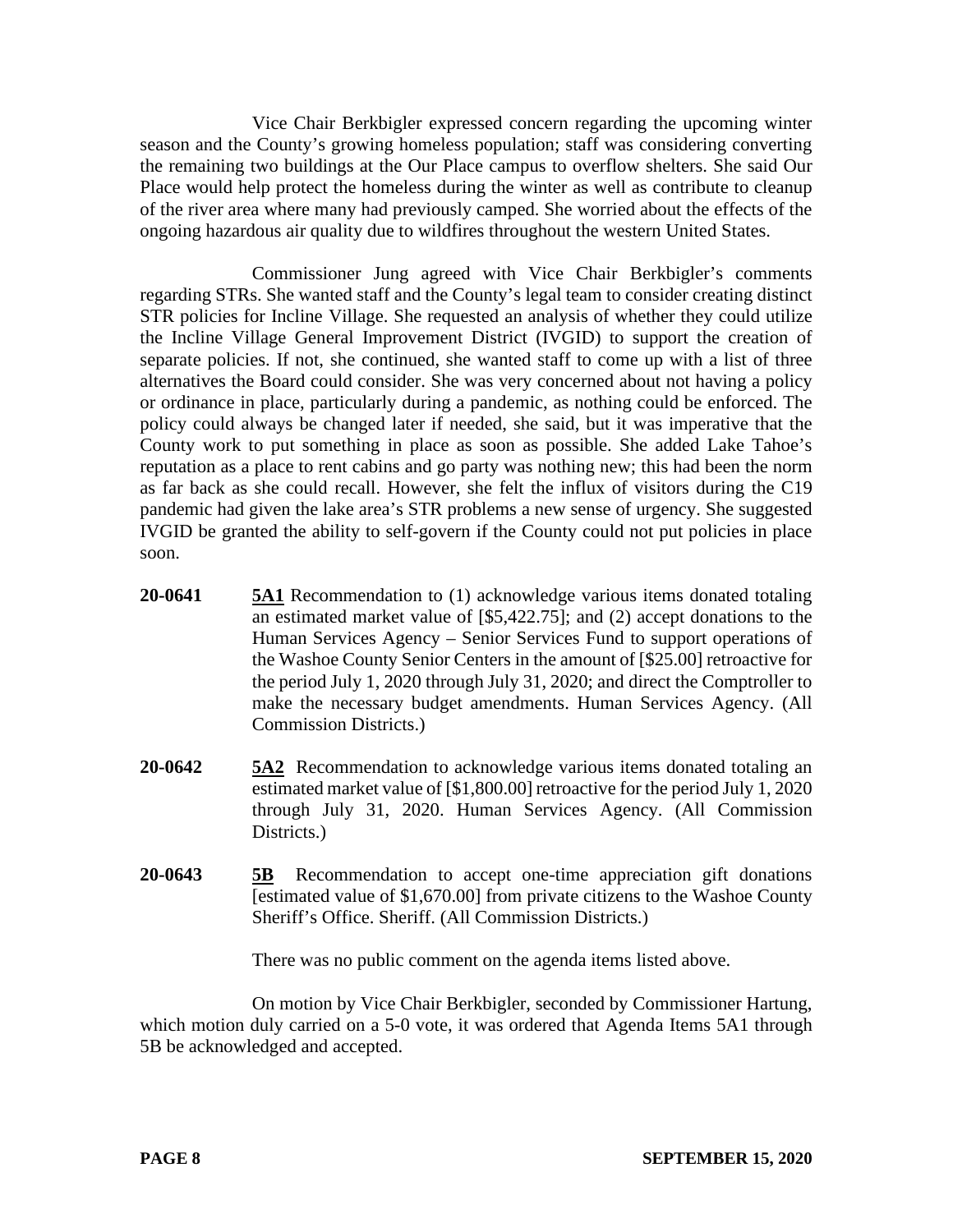## **CONSENT AGENDA ITEM** – **6A**

**20-0644 6A** Acknowledge the communications and reports received by the Clerk on behalf of the Board of County Commissioners, including the following categories: Monthly Statements/Reports, Annual Statements/Reports, and Fully Executed Documents. Clerk. (All Commission Districts.)

There was no public comment on the Consent Agenda Item listed above.

On motion by Vice Chair Berkbigler, seconded by Commissioner Hartung, which motion duly carried on a 5-0 vote, it was ordered that Consent Agenda Item 6A be approved.

**20-0645 AGENDA ITEM 7** Public Hearing and possible approval of an Amended Resolution and Order of Abandonment recorded on October 2, 2018 as document #4855471 of Mil Drae Lane (APN 040-581-20) to clarify the recipients of abandonment as follows: APNs 040-581-09 Frank M. and Frances A Lepori, 040-581-12 Faulstich Family Trust, 040-581-13 Herbert & Susan Nichols Family Trust, 040-581-14 Herbert & Susan Nichols Family Trust, 040-581-19 Ernaut Family Trust, 040-582-02 Ryan M. Dolan Trust, 040-582-03 Roland G. and Tina L Scarselli, 040-582-04 Adam & Erica Kramer Family Trust, 040-582-09 Larry D. Klaich Family Trust, 040- 582-10 Frieda M. Hulka, and 040-582-12 Thomas S. Dolan Trust. Community Services. (Commission District 2.)

The Chair opened the public hearing by calling on anyone wishing to speak. There being no response, the hearing was closed.

Chair Lucey explained the Board had originally voted on the abovementioned abandonment back in 2018, and Agenda Item 7 was for housekeeping and cleanup purposes.

There was no public comment on this item.

On motion by Commissioner Hartung, seconded by Vice Chair Berkbigler, which motion duly carried on a 5-0 vote, it was ordered that Agenda Item 7 be approved.

### **20-0646 AGENDA ITEM 8** Public Comment.

There was no response to the call for public comment.